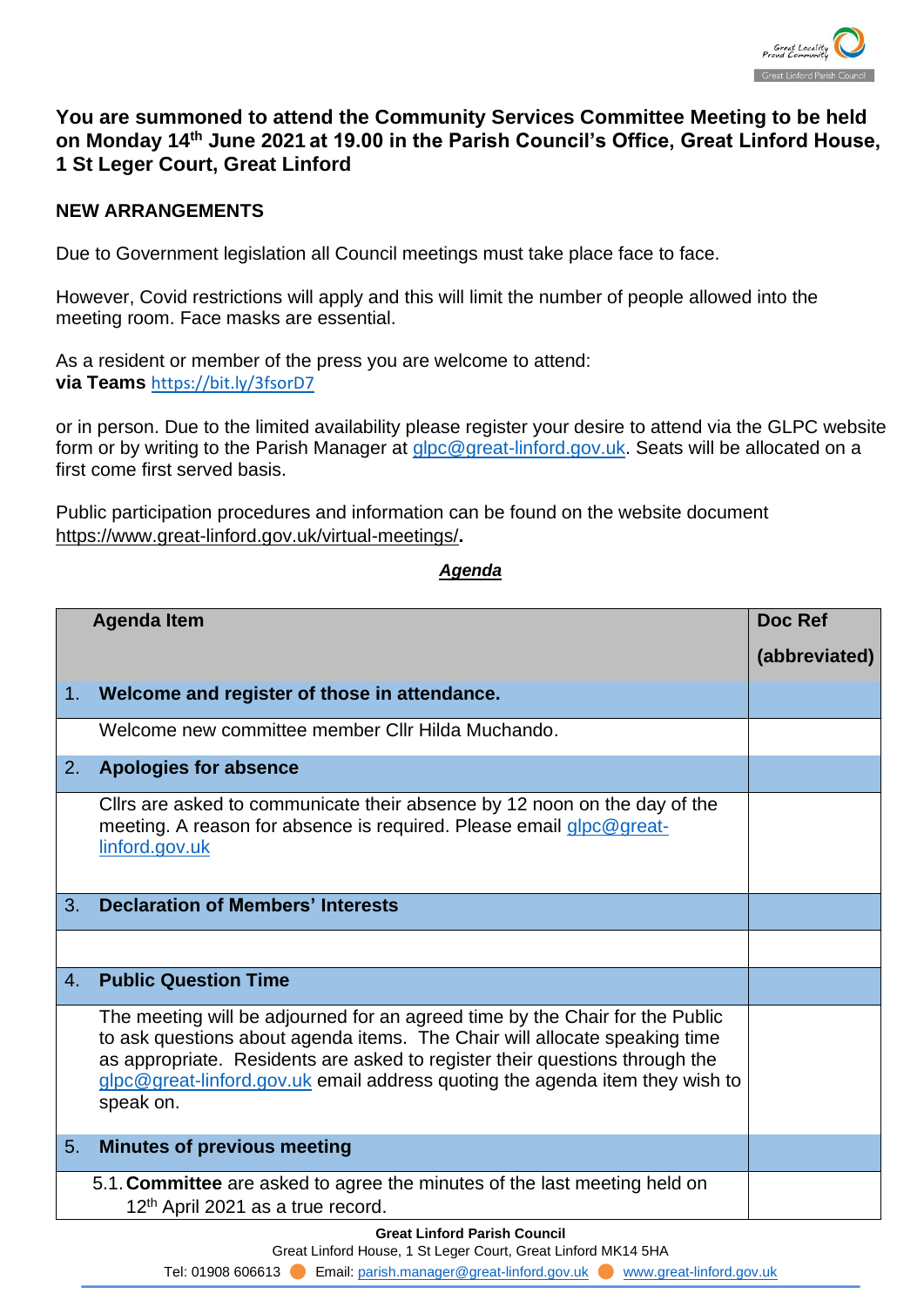

|    | 5.2. The outstanding resolutions and last updates are available in a report for<br>members to review and ask any questions or make comment.                                                                                            |                                                                                                                                                                                                                                 |              |  |  |
|----|----------------------------------------------------------------------------------------------------------------------------------------------------------------------------------------------------------------------------------------|---------------------------------------------------------------------------------------------------------------------------------------------------------------------------------------------------------------------------------|--------------|--|--|
| 6. | <b>Citizens Advice Bureau</b>                                                                                                                                                                                                          |                                                                                                                                                                                                                                 |              |  |  |
|    | CAB's Director Ben Thomas attending this meeting to talk about the future<br>service that can be provided to the community by CAB. Committee members<br>are asked to consider how GLPC wishes to work, or not, with CAB in 2021/22.    | Doc Ref 6                                                                                                                                                                                                                       |              |  |  |
|    |                                                                                                                                                                                                                                        | 7. 2021 community programme                                                                                                                                                                                                     |              |  |  |
|    | 7.1. Update on GLPC's Love Where You Live activities to inspire the<br>community to take part. Document calendar provided.<br>7.2. Councillors are asked to indicate which activities they can support using<br>the document provided. | Doc Ref 7.1<br>Doc Ref 7.2                                                                                                                                                                                                      |              |  |  |
| 8. |                                                                                                                                                                                                                                        | Dog waste bin Implementation                                                                                                                                                                                                    |              |  |  |
|    | Update on implementation plan and the next steps. The working group<br>provides a project update report and feedback from the survey.                                                                                                  | Doc Ref 8                                                                                                                                                                                                                       |              |  |  |
| 9. | <b>Workbook for CSC</b>                                                                                                                                                                                                                |                                                                                                                                                                                                                                 |              |  |  |
|    | The workbook has been updated and Members are asked to review the list<br>and consider the status and progress of the projects. Some projects have<br>updates to be included in this agenda                                            | Doc Ref 9                                                                                                                                                                                                                       |              |  |  |
|    | 10. Communications Working Group (CWG)                                                                                                                                                                                                 |                                                                                                                                                                                                                                 |              |  |  |
|    | Update on CWG activities:                                                                                                                                                                                                              | <b>Doc Folder</b><br><b>Ref 10</b>                                                                                                                                                                                              |              |  |  |
|    | 10.1                                                                                                                                                                                                                                   | Northby North East – Cllrs are asked to provide feedback and indicate<br>their support on the July issue of the Parish magazine as outlined in<br>the attached paper and the redesigned mood board. This is a<br>budgeted item. |              |  |  |
|    | 10.2                                                                                                                                                                                                                                   | Facilities Marketing – Cllrs are asked to review examples of marketing<br>as provided in the documents and agree to the expenditure at 10.2.2:                                                                                  |              |  |  |
|    |                                                                                                                                                                                                                                        | facilities brochure - update<br>10.2.1<br>10.2.2<br>signage to the front of Marsh Drive at £3,100, new and<br>recycled signs for the car park & field at £1,300<br>10.2.3<br>Community Centre sign.                             |              |  |  |
|    | 10.3                                                                                                                                                                                                                                   | Cllrs are asked to review GLPC's visual identity.                                                                                                                                                                               |              |  |  |
|    |                                                                                                                                                                                                                                        | 11. Neath Hill Mound & Sculpture                                                                                                                                                                                                |              |  |  |
|    |                                                                                                                                                                                                                                        | 11.1 A project update on the mound and play area is provided. There is no<br>decision required by the committee but an action plan of the various<br>snagging and improving actions are presented.                              | Doc ref 11.1 |  |  |